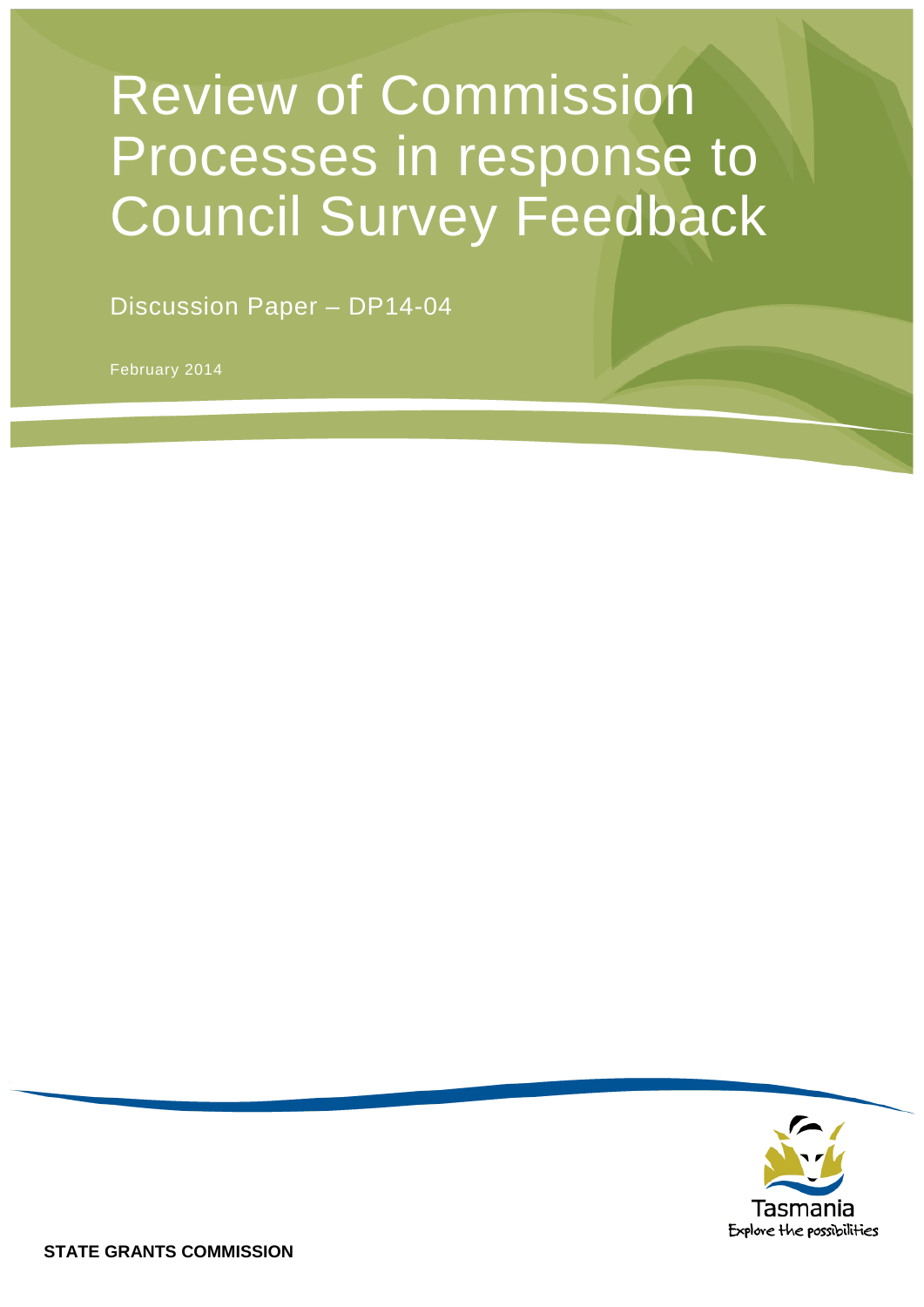### **Contents**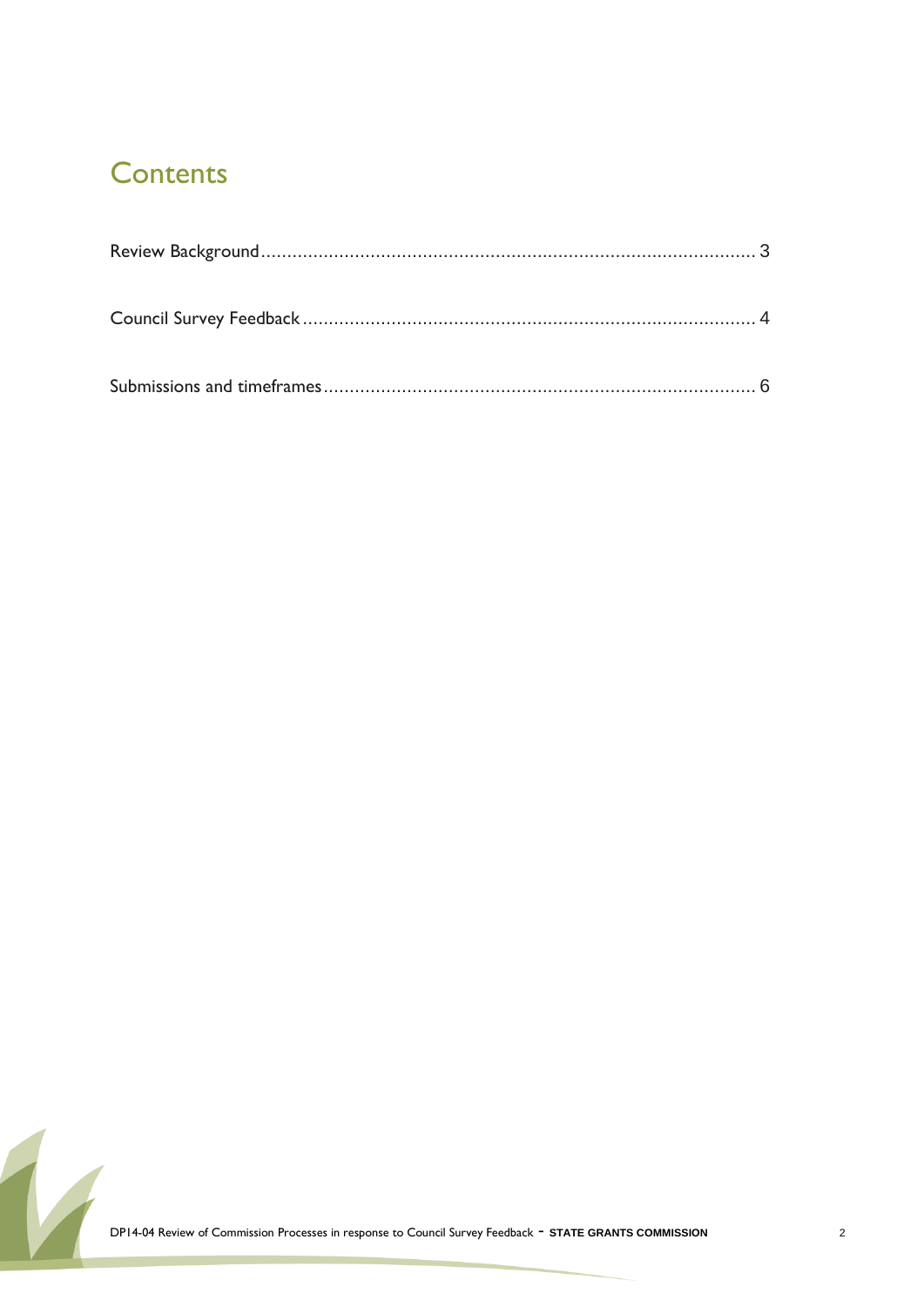# <span id="page-2-0"></span>Review Background

The State Grants Commission is an independent statutory body responsible for recommending the distribution of Australian Government and State Government funds to Tasmanian local government authorities. To ensure that the distribution of available funds is as equitable and contemporary as possible, the Commission continually monitors council practices and updates assessment methods and data where appropriate.

To provide some structure to updating the distribution methods of the Australian Government Financial Assistance Grants (FAGs), the Commission operates a triennial review policy whereby major method changes are introduced only every three years, with data updates and minor changes applied every year.

| <b>Distribution</b> | Action                        |
|---------------------|-------------------------------|
| $2012 - 13$         | Method Changes + Data Updates |
| $2013 - 14$         | Data Updates                  |
| $2014 - 15$         | Data Updates                  |
| $2015 - 16$         | Method Changes + Data Updates |
|                     |                               |

#### **Overview of Triennial Review Period (FAGs)**

As part of the Commission's performance appraisal processes, the Commission sought council feedback on its processes and interactions with councils in September 2013. While feedback was overwhelmingly positive, a number of suggestions for changes to processes were raised.

The Commission wishes to discuss the wider council views regarding the feedback and suggestions prior to determining any process changes.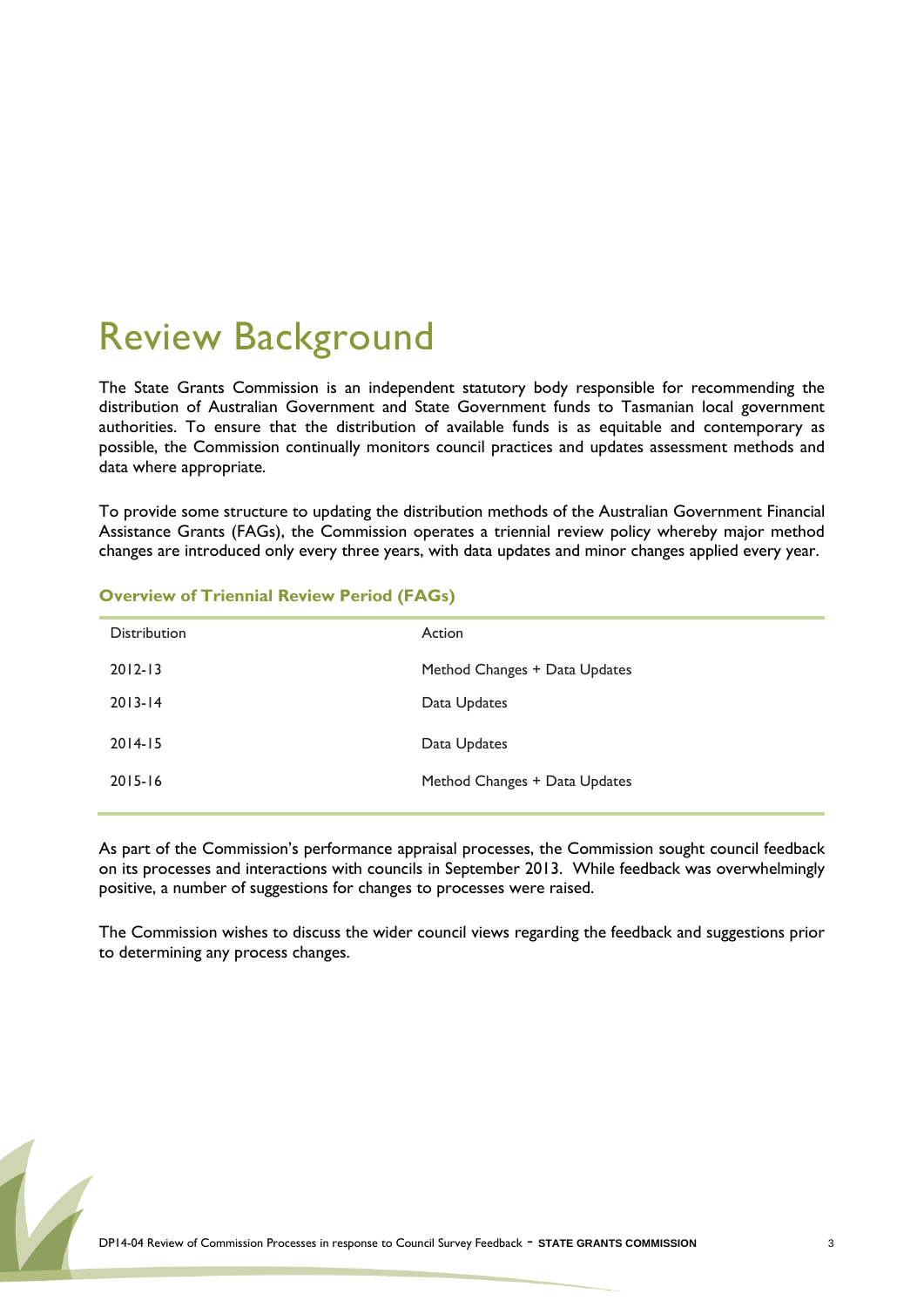# <span id="page-3-0"></span>Council Survey Feedback

#### 1. Background – Hearings and Visits process

Each year the Commission conducts a series of council visits that typically involve meetings with council staff and elected members at the council administration centre. There is also the possibility of some physical inspections of particular aspects of council operations which council believes to represent significant cost issues. The Commission normally visits one third of councils each year.

In conjunction with council visits, the Commission also holds public hearings at which councils that are not being visited have the opportunity to make representations to the Commission.

Council hearings are held in three regional locations over a period of two or three days each, and are interspersed with council visits in the region.

The Commission has previously conducted regional presentations on the Commission processes. More recently the Commission has moved to providing this information as part of the discussions at the one on one visits with councils. The Commission is able to tailor these presentations to the individual council and believes there is greater participation by councils with this format.

### 2. Survey Feedback

In September 2013, the State Grants Commission wrote to councils requesting their views on the Commission's processes and dealings with councils during 2012-13. Councils were asked to rank the Commission's performance and provide qualitative responses to a series of questions on all facets of dealings with councils. Questions covered aspects of the hearing and visit processes, clarity and reasonableness of Commission data requests, transparency in the Commission's processes, availability of reports, papers and information on the Commission's website and adequacy of explanatory material provided to councils. Councils were also asked for suggestions on how the Commission could improve its performance.

Twenty two of the 29 councils provided some form of response to the request for council views. This represents more than 75% response rate. The Commission is very pleased to receive such a high response rate from councils.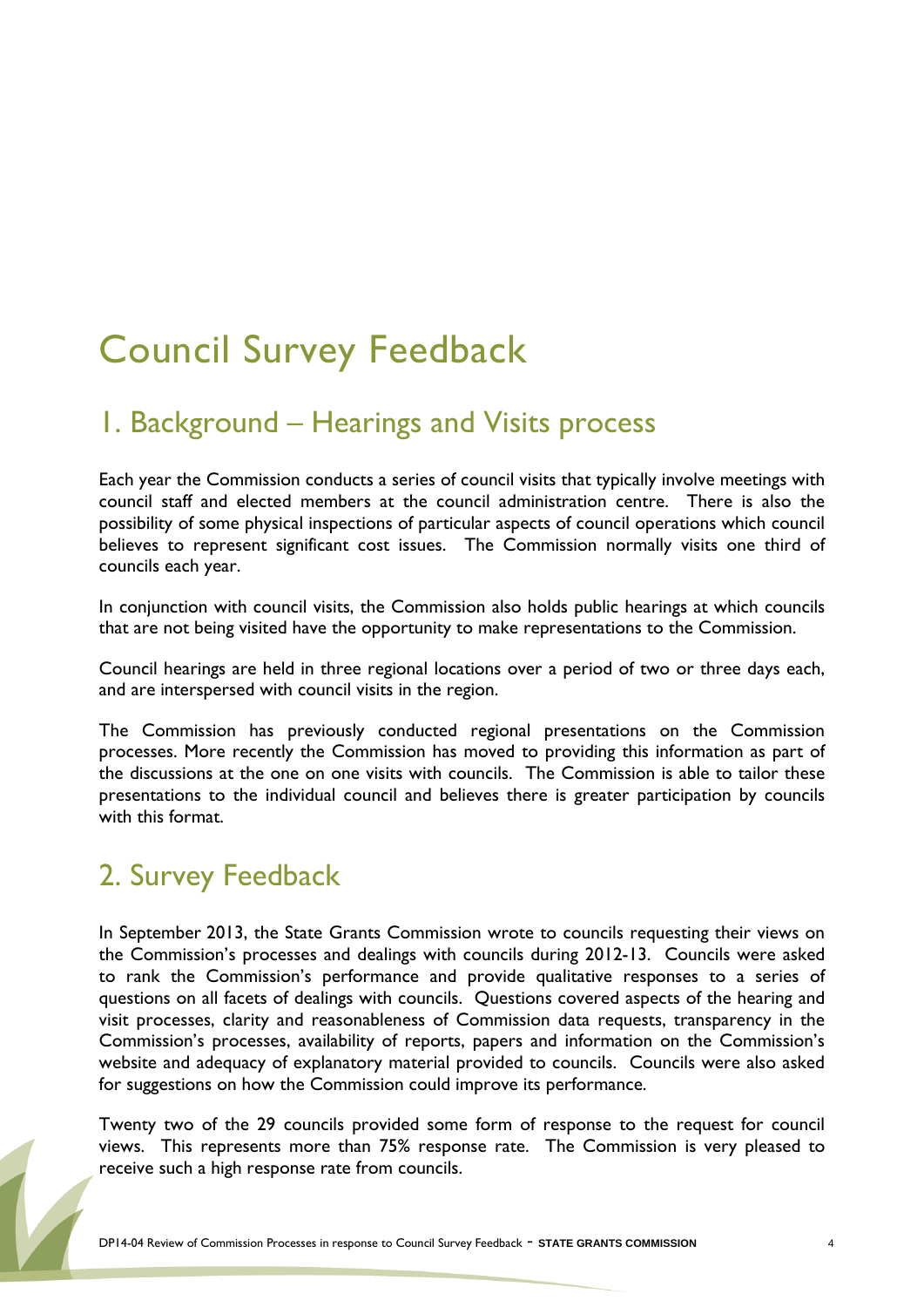The September 2013 council feedback indicated a high level of satisfaction with the Commission's current processes. However, there was some feedback from councils that indicated a level of interest in the Commission periodically conducting regional presentations which are open to all councils to attend. It was suggested that conducting regional presentations would make more time available for the Commission to visit councils and understand their issues more fully. It was also suggested that such sessions could be run biannually.

Other feedback relating to visits included a desire for the Commission to better understand individual council issues and a desire for the Commission to specify what it would like to see during the visits.

Other council suggestions included the Commission providing some web based training and education.

The Commission seeks council views on how the Commission can best fulfil its obligations to ensure councils are well informed regarding the Commission's models and processes. The Commission is also seeking input from councils on how the hearings and visits processes might be varied to better accommodate councils' need to inform the Commission of issues of concern.

The Commission also seeks to determine if there is sector wide interest in holding regional Commission presentations and how the Commission should accommodate feedback regarding hearings and visits and information suggestions from councils.

#### 3. Points for discussion

- *1. How do councils suggest the Commission can get better value from their visits to Council's local area?*
- *2. How might the Commission better acquaint itself with council issues relevant to Commission matters?*
- *3. How can councils be given the opportunity to acquaint the Commission with the issues that councils consider important for the Commission to understand? How can the Commission better communicate with councils on its consideration of issues raised by councils?*
- *4. How can the Commission best fulfil its obligations to ensure councils are well informed and educated on the Commission's models and processes?*
- *5. What training and educational information would councils find beneficial to have available on the Commission's website?*
- *6. Is there support for the Commission conducting regional presentations on a regular basis? If so, what frequency would councils consider optimal?*